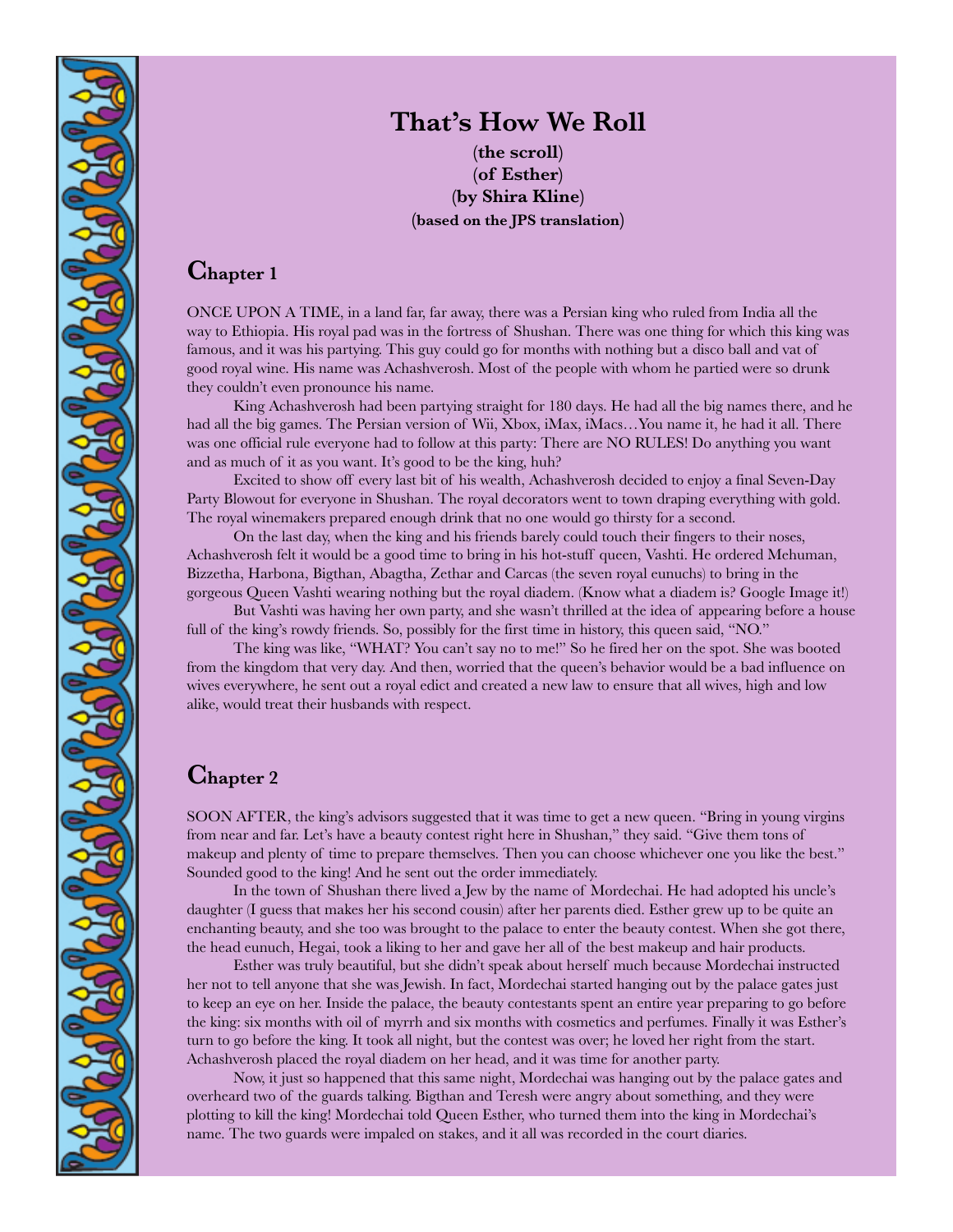### **Chapter <sup>3</sup>**

 $\mathbf{G}^{\mathbf{v}}$ 

 $2902989898962$ 

 $2957295$ 

29 AVA PAYARY

ALL WAS GOOD at the palace of Achashverosh, life as usual until his new advisor…HAMAN!!...rose to the top of the king's list and became the top gun. The king ordered everyone to bow down before HAMAN. But guess who refused to bow? You know it, Mordechai! "I'm Jewish!" he explained. "Everyone knows that we don't bow down before people, only before God."

Now HAMAN had no patience for it. He was practically manic, and he just about lost his mind over this. And off course, HAMAN was the kind of guy who takes revenge on the whole family. So, rather than planning a punishment for dear Mordechai the Jew, HAMAN plotted to do away with the entire Jewish people.

One night, HAMAN went before the king and in a dastardly, bad-guy kind of a sneaky way proclaimed, "There are a certain people, scattered throughout your land who don't obey your laws. I don't think it's in your best interest to tolerate these…these…people." And then HAMAN grinned a nasty, sort of eyebrow-raising, twisted bad-guy grin, and he suggested that Achashverosh destroy this nuisance of a people. He even offered a certain large sum of hard cash to help pay for it.

It didn't take much to convince the king, who probably wasn't paying much attention to begin with, and the order was sent out across the land. Written instructions were dispatched by couriers to all of the king's provinces: "On the  $13<sup>th</sup>$  of Adar, destroy, massacre and exterminate all the Jews—young and old, children and women! Plunder their possessions!" This letter was to be displayed publicly to all the people so they would be ready when the day came.

And wouldn't you believe it, HAMAN and the king sat down to a feast that very night. The city of Shushan was dumbfounded.

#### **Chapter <sup>4</sup>**

IT WASN'T LONG before Mordechai heard all about it. He made his way to the palace, all the way wailing and crying out bitterly. He tore his clothes, as was (and still is for some people) the fashion to express mourning. All throughout the land, Jewish people joined him in fasting, weeping and wailing.

Mordechai sent word to Esther that she must intervene on behalf of all the Jews. He told her about HAMAN's evil plan and the bribe offered to the king. He even showed her a copy of the notice. He insisted that she go before the king and plead with him for her people. But Esther was absolutely petrified. She reminded Mordechai about an awful law stating that if anyone tried to talk to or even approach the king without being summoned, without the king extending his royal scepter, he or she would be put to death. And Esther hadn't seen that royal scepter for 30 days.

This response did not please Mordechai. "Don't, for a second, think that just because you're the queen you'll escape with your life," he said. And then he took it a step further. "On the contrary! If you stay silent, then someone else will step in to help, and you and your father's name will perish. Who knows?" Mordechai continued, "Maybe it was meant to be. Maybe you won the queenly beauty contest for just this purpose!"

This seemed to convince Esther. She sent word back to Mordechai, "Gather all of the Jews who live in Shushan and fast on my behalf. Don't eat or drink for three days and three nights! My maidens and I will do the same. Then I'll go to the king even though it's against the law. And if I die, then well, I die!"

## **Chapter <sup>5</sup>**

ESTHER DRESSED UP in the hottest outfit she could put together and presented herself before the king. Luckily, as soon as he laid eyes upon her, he called her into the throne room. He extended the golden scepter, which he held in his hand, and she touched the tip of it.

"What's up Esther? What can I do for you?" asked the king lightheartedly.

To the king's delight, Esther invited him and HAMAN to a wine-tasting party! And that night they attended the party. After a few hours of royal wine tasting, Achashverosh asked again if there was anything her heart desired. She asked only that he and HAMAN come again the next night to a second party.

"Of course we'll be there!" the king said. The king was pretty psyched about his new queen. She seemed to really understand him.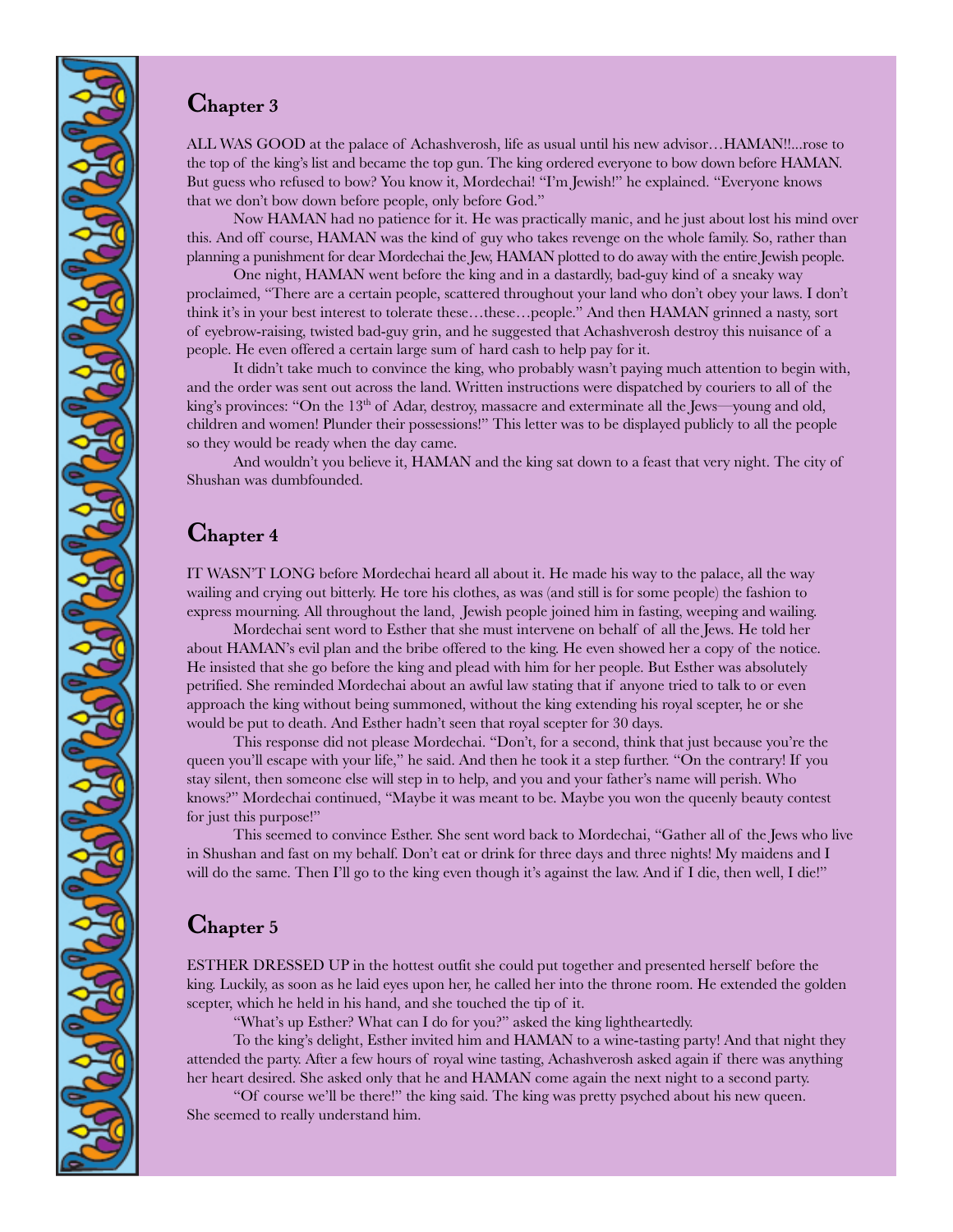As you can imagine, HAMAN was feeling pretty good about himself. "The queen loves me!" he thought. "She can't get enough of me!" He was feeling so good that when he passed by the palace gates and saw Mordechai the Jew, who of course didn't even lift his left pinky to acknowledge the great HAMAN and certainly didn't do any bowing, HAMAN decided to let it go. Instead he grinned his awful smirky, bad-guy grin, rubbed his hands together and laughed that terrible, evil bad-guy laugh.

HAMAN went home to his wife and 10 sons. He bragged about how popular he was with the queen. He was still a little annoyed about Mordechai until his dear wife, Zeresh, suggested that he put up a tall stake and have the king impale Mordechai on it first thing in the morning. That way, he would have nothing to worry about and could enjoy the queen's prestigious invitation. This sounded just perfect to HAMAN, and he had the stake put up that night.

### **Chapter <sup>6</sup>**

MAYBE IT WAS THE WINE, maybe it was too many french fries, but that night the king could not fall asleep. So he did what anyone would do, he had someone read him the most boring, sleepy nighttime story he could think of: the town of Shushan's record book. There it was found that Mordechai the Jew had helped capture Bigthan and Teresh, two of the king's guards who had plotted to do away with the king. Remember?

"Well, well, well!" said the king. "Did we do anything to thank this guy? Did we send him a gift basket or something?" As it turned out, nothing had been done yet to thank and honor Mordechai. "Who's around the court?" asked the king. He didn't like to make any decisions on his own. And it just so happened that who should be entering the court at that moment but HAMAN! (The evil advisor was on his way to ask the king about having Mordechai impaled on the stake the next morning.) "Oh fantastic, so glad to see you!" said the king. "You can help me out here. What would you do for a man that the king wishes to honor?"

Now, HAMAN obviously assumed that the king was talking about him! "Who would the king want to honor more than me?" he thought to himself. "Ah yes, good question," answered HAMAN. "Have your top royal courtier prepare some royal clothing that you yourself have worn and a royal horse wearing a royal crown, a horse upon which you yourself have ridden. Dress up this man who is to be honored in the royal clothing and parade him around town on the royal horse while everyone shouts out, 'Hooray! Hooray!'"

"Sounds good to me," said the king. "Get the clothes and the horse and do everything you suggested for that guy Mordechai the Jew. You know him? He hangs out by the palace gates. Don't leave anything out!"

Oh boy! HAMAN's face never had been redder. He ran home to tell his wife what happened. She told her husband, "You know if this guy Mordechai is really from Jewish stock, you don't stand a chance." But there was nothing he could do about it now; he already was late for the queen's second party.

#### **Chapter <sup>7</sup>**

SO THE KING and HAMAN attend Queen Esther's second party. Once again the king asked her if there was anything at all he could do for her. This time, she had a plan. "If it pleases you, Your Majesty, I ask only for my life and the life of my people, for we have been sold, my people and I, to be destroyed, massacred and exterminated!"

"WHAT? Who would ... \*&%\$#... do such a thing?" the king asked, quite shocked!

"The evil, evil man behind the plan is…HAMAN!" shouted Queen Esther.

And then everything happened very fast. HAMAN jumped in surprise and terror. The king was so angry that he left the party momentarily for a breather in the palace garden. HAMAN threw himself on Queen Esther's lap to plead with her for his life, and just then, King Achashverosh returned to the banquet hall.

"WHAT IS GOING ON HERE?!" shouted the king. "Not only are you plotting to destroy my queen, but first you're going to ravish her here in front of my nose?!" HAMAN turned a pale shade of green.

Then Queen Esther's favorite eunuch spoke up saying, "What's more, there's a tall stake standing by his house, which HAMAN made for Mordechai the Jew, the man who saved the king!" The decision took no time. "Impale him on it," the king ordered. And so they impaled HAMAN on the very stake that HAMAN had put up for Mordechai. And the king felt much better.